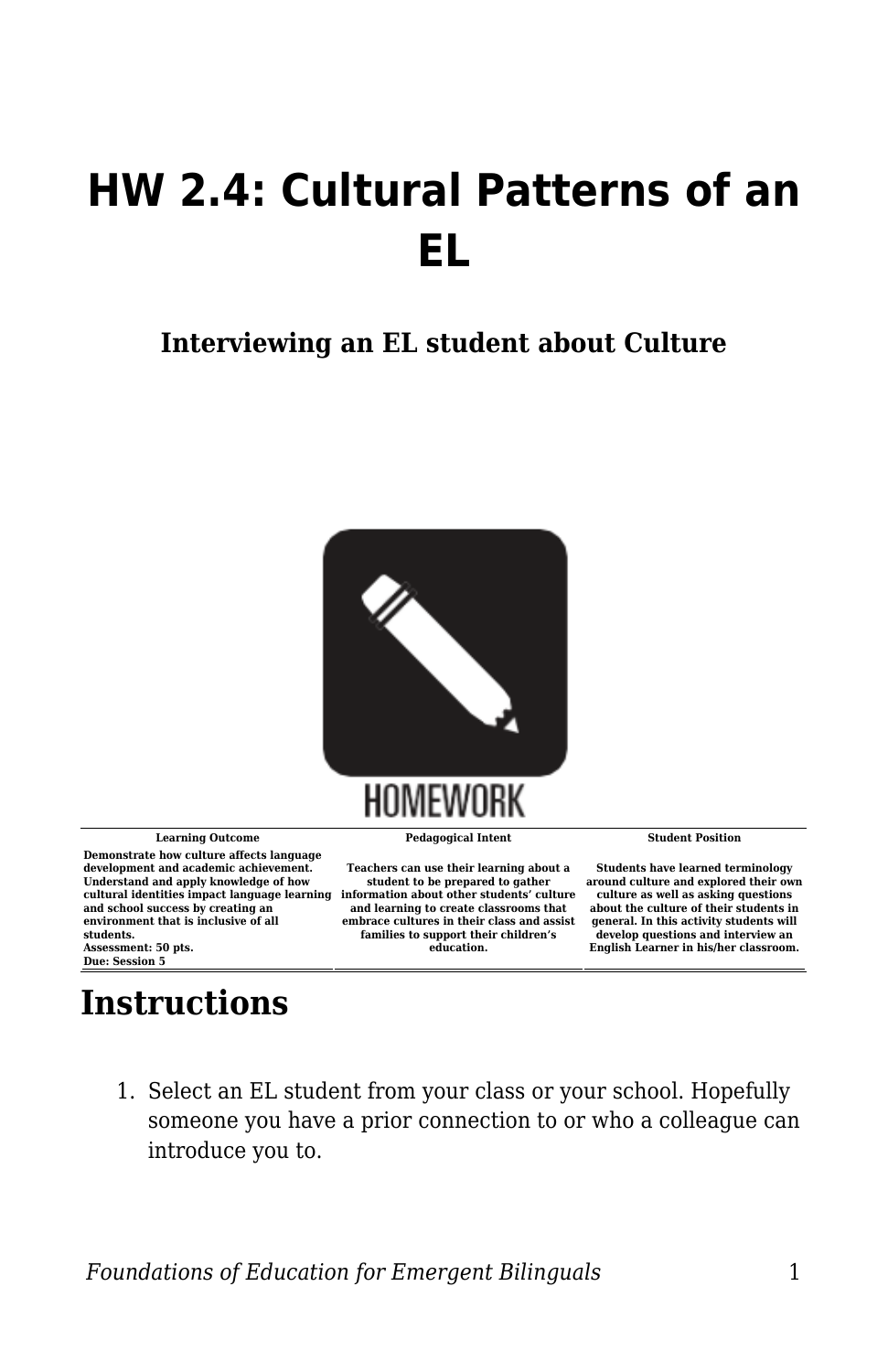- 2. Generate a list of three or four questions to ask this learner based on what you have learned about culture in general during class and the Inclusive Pedagogy Framework Questions which are found on the back of the Inclusive Pedagogy Framework mini-posters or in the [TELL TOOLs](https://edtechbooks.org/ell_tools) book. (You should have the mini posters
- 3. Conduct a short conversation with your selected EL where you ask the questions and record his/her answers. Ask follow up questions as necessary.
- 4. Bring your questions and answers to **Session 3**.



Pinnegar, S. E. (2019). *Foundations of Bilingual*

*Foundations of Education for Emergent Bilinguals* 2